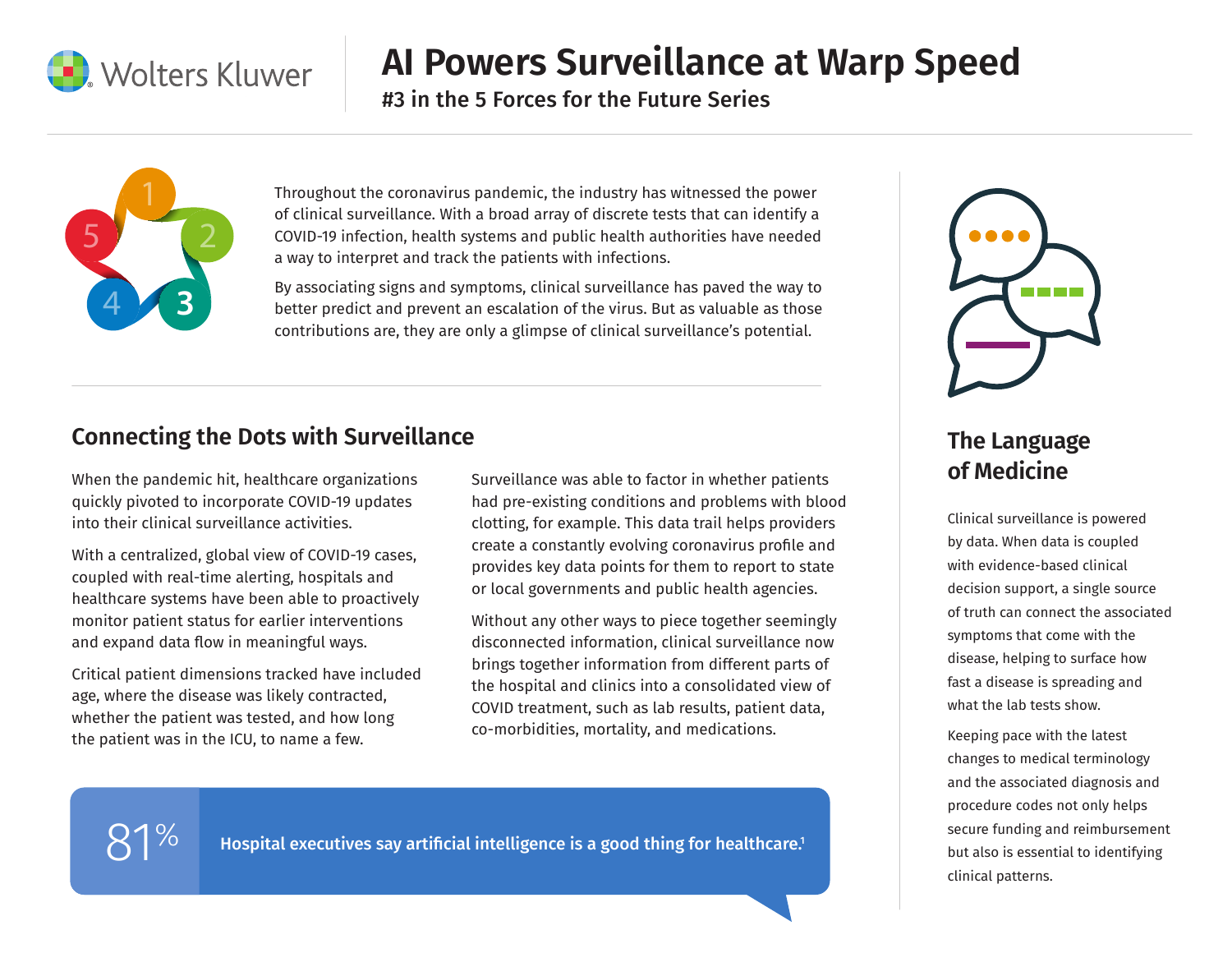



#### **2** 2 2 5 **COVID-19 Fast Tracked AI**

3 **4** While normally slow to adopt technology, many health systems have transitioned to figuring out the patterns in COVID-19 and better predicting respiratory and organ failures associated with the virus. And since COVID-19 puts people at risk of developing sepsis, they have also needed to flag those most at risk. It was trial-by-fire with many fast-tracking tools powered by artificial intelligence (AI). This health crisis provides a sense of what may be possible to predict and prevent a range of chronic health concerns. This technology can then save lives and dollars for conditions that have proved resistant to prevention.

Achieving those savings depends on: 1) refining the use of AI for clinical surveillance; 2) expanding access to everything from electronic health records (EHR) to information that lives outside of direct clinical settings, from the *omics* through the social determinants of health; and 3) distinguishing AI hype from solutions that deliver proven, actionable insights for specific clinical concerns.

### **Looking Back with a Vision for the Future**

While COVID-19 seemed to be a testing ground for machine learning and AI, the industry had been working for some time to harness technology's power for healthcareassociated infections (HAI). Publicly reported data shows HAIs cost the US healthcare system up to \$45 billion annually.2 On any given day, about one in 31 patients will have at least one HAI.3 *C. difficile infections (C. diff)* is one such example. *C. diff* increases mortality risk and length of stay for inpatients and puts hospitals at risk for financial penalties. However, machine learning can predict patients who are at risk for *C. diff* infection and, therefore, empower clinicians to respond more quickly to treat patients and prevent spread in the hospitals.

Machine learning analyzes hundreds of thousands of factors that could contribute to *C. diff*, as well as how those factors might interact. It continuously learns and incorporates new data.

When used in a clinical surveillance system, machine learning can highlight at-risk patients before their infection progresses — introducing variables that far too often clinicians find difficult to spot while juggling their multiple patients  $-$  as well as conditions that fall outside of what they typically see.

**Top 3 Uses of Surveillance Today4**



Preventing adverse drug events



Antimicrobial stewardship



Creating patient safety alerts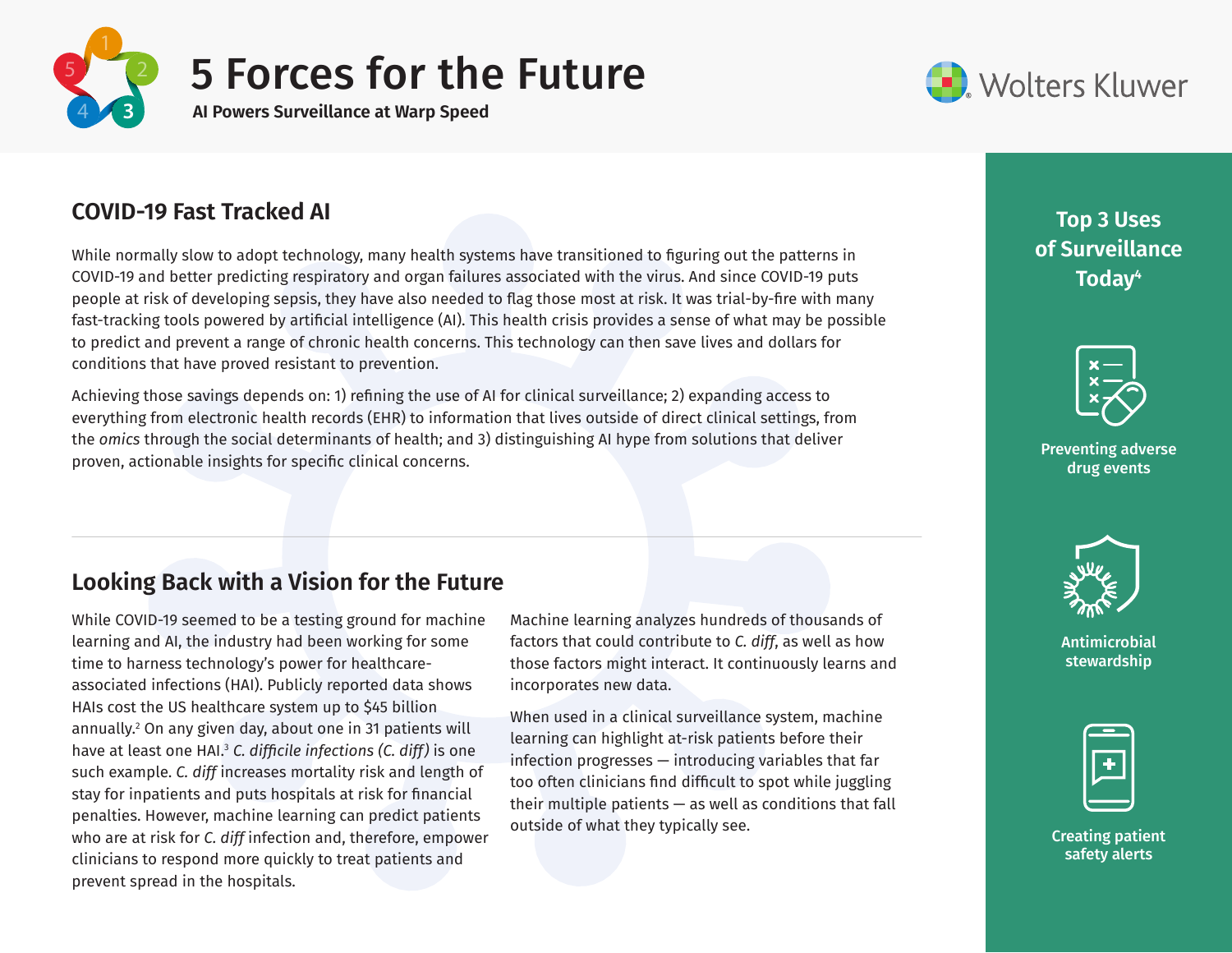



3 **4** necessitates a new rule. Complex cases such as COVID-19, *C. diff*, and even sepsis can benefit from AI at warp speed to As researchers know well, rules-based systems are less efficient for these "edge" cases because each new data element help hospitals and communities act before clusters, outbreaks, or critical medical emergencies escalate.

AI-based clinical surveillance can uniquely track when relevant factors occur and understand how timing figures into interactions. Incorporating time is complicated, but knowing when there has been an increase or decrease in the white blood cell count, for example, is critical to making accurate *C. diff* predictions.



*Machine learning can predict patients who are at risk for healthcare-associated infections.*

### **AI Accelerating Results**

3 "must haves" to advance trust in AI prediction and detection.



#### **Expand data access.**

Volume and variety of information are central to AI's predictive power; optimizing emerging tools depends on comprehensive data access throughout the healthcare ecosystem. Data scientists must commit to rigorous testing across multiple parameters to avoid gaming of results and bias.



#### **Foster focused collaboration.**

Scientists and technologists must work collaboratively with expert clinicians to incorporate thousands of inputs: lab results, white blood cell count, bilirubin, neutrophils, vital signs, medicine administration, concentrations and durations of medications, duration in hospital, patient and hospital demographics  $-$  to name a few.

For each organ- or condition-specific version of an AI surveillance solution, clinicians should play a role in the validation process and in feature engineering so that the solution can deliver customizable, actionable risk scores that clinicians will use.



#### **Support transparency.**

By providing a visual picture of its output that illustrates how and why AI made the predictions, these surveillance solutions should enable clinicians to apply their own clinical judgment to the output. Any AI-enabled tool should do the same to help foster clinician buy-in and the change management necessary for widespread adoption.